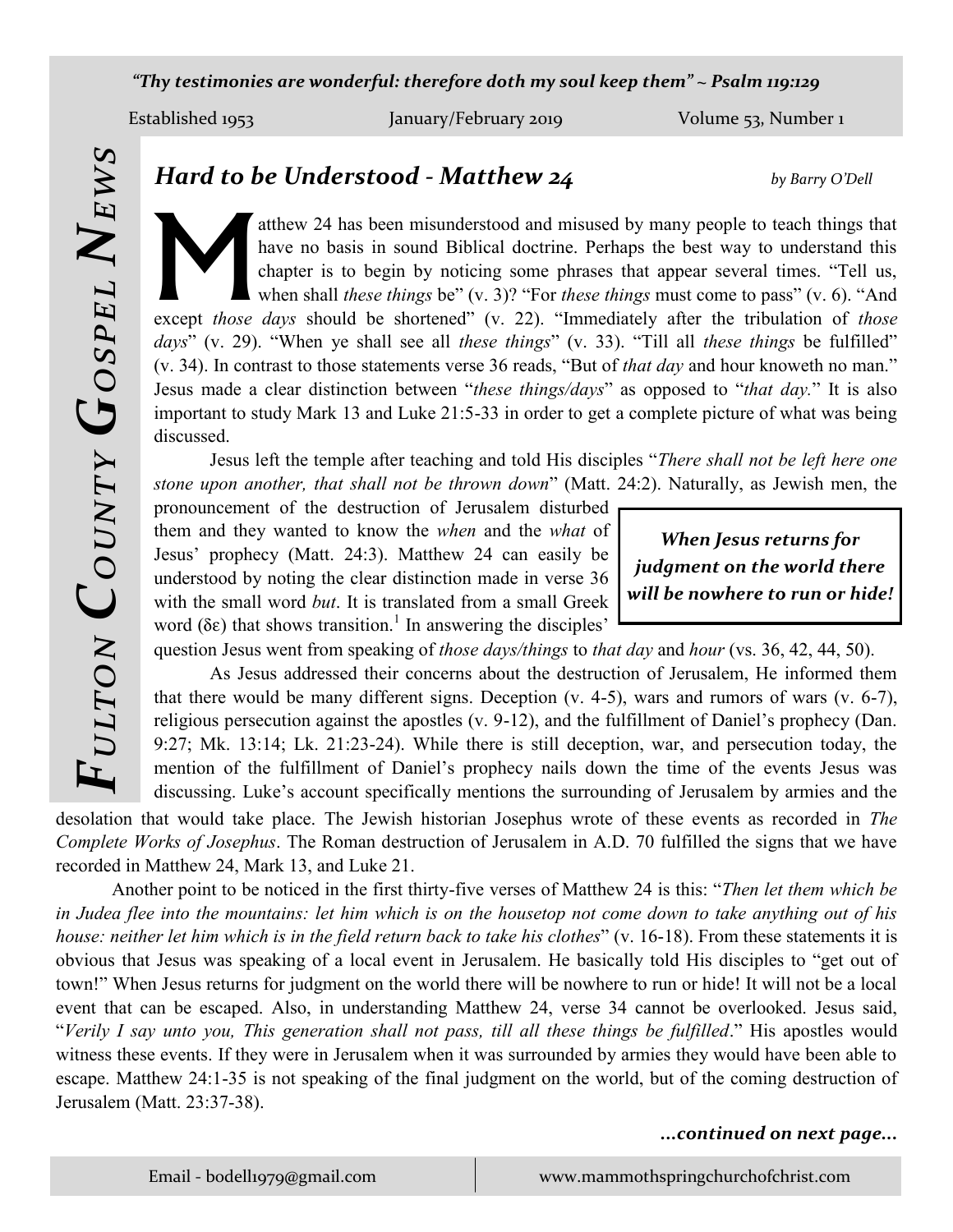Matthew 24:29 uses language that is familiar to students of the Bible. The darkening of the sun, moon, and stars is used by Isaiah (13:10-11; 34:4-5) and Ezekiel (32:6-8) to speak of the destruction of nations. Joel used similar language in his prophecy about the establishment of the church (Joel 2:28-32; Acts 2:15-20). Jesus used language that His disciples would easily understand, but that some struggle with today. It was language that signified a traumatic event that would have an impact on the world. There would be many signs that the Lord was coming in judgment against the city of Jerusalem in the lifetime of His disciples. Just as God came in judgment against Babylon and Egypt, so He would against Jerusalem.

In contrast, Matthew 24:36-51 teaches many important truths about the coming of Jesus at the "*end*" (1 Cor. 15:24). The Father alone knows of that day (Matt. 24:36; Mk. 13:32). Just like in the days of Noah people will be going about the usual activities of life when judgment comes (Matt. 24:37-41). Because it is the case that there will be no sign(s) of Jesus coming He told His disciples to "*Watch*" (Matt. 24:42 -46; Mk. 13:32-37). The New Testament is full of statements regarding the nature of Christ's return. "*Watch therefore, for ye know neither the day nor the hour wherein the Son of Man cometh*" (Matt. 25:13). "*But of the times and the seasons, brethren, ye have no need that I write unto you. For yourselves know* 

*perfectly that the day of the Lord so cometh as a thief in the night…But ye, brethren, are not in darkness, that that day should overtake you as a thief*" (1 Thes. 5:1-4). "*But the day of the Lord will come as a thief in the night…*" (2 Pet. 3:10). "*Be ye therefore ready also: for the Son of Man cometh at an hour when ye think not*" (Lk. 12:40). Jesus' return will be visible (Acts 1:11), audible  $(In. 5:28-29)$ , and without any advanced notice.

Since it is the case that Jesus' return will be sudden and without notice, what is man's responsibility? "*Who then is a faithful and wise servant, whom his lord hath made ruler over his household, to give them meat in due season? Blessed is that servant, whom his lord when he cometh shall find so doing*" (Matt. 24:45-46). We must be prepared for His sudden return (Matt. 25:1-13) and actively working for His cause (Matt. 25:14-30). As Peter wrote, "*Wherefore, beloved, seeing that ye look for such things, be diligent that ye may be found of Him in peace, without spot, and blameless*" (2 Pet. 3:14). Matthew 24 is not really hard to be understood if it is kept in context and if we have an understanding of other Bible passages on the same subject.

1. Ray Summers, Essentials of New Testament Greek, Revised. Broadman & Holman, 1995. Page 42.

# *Hard to be Understood - Revelation 20 and the 1,000 Years*

*John O'Dell - Evans church of Christ - Evans, GA*

From the outset, the apostle John affirms that the prophecy he received on Patmos was "*signified*," meaning that it was delivered by means of signs and symbols (Rev. 1:1). None then who wish to grasp the meaning of Revelation should disregard this fundamental principle of interpretation as he reads the book. Rather, one's understanding of the text must be flavored by an appreciation that, unless there is a compelling reason to do otherwise, the images, symbols, and visions found within the book of Revelation are to be taken figuratively. That which John received figuratively, and recorded figuratively, must be regarded figuratively if one is to properly understand this highly symbolic portion of Scripture.

The proponents of Premillennialism take this highly figurative language and create from it a literal thousand-year kingdom upon the earth. The entirety of their belief system rests upon their misuse of this single passage, Revelation 20:4-6, for no other Scripture speaks of a thousand-year reign. Therefore, in order to achieve their ends, Premillennialists choose to ignore the figurative nature of certain portions of the book of Revelation in order to justify their belief in a millennial reign of Christ from Jerusalem upon David's throne. But even within the twentieth chapter of Revelation itself, Premillennialists are not consistent in their application of what should be viewed as literal versus what should be viewed as figurative. They would readily admit that the key, the chain, and the bottomless pit spoken of in Revelation 20:1-3 are all figurative, but then they would demand

#### *...continued on next page...*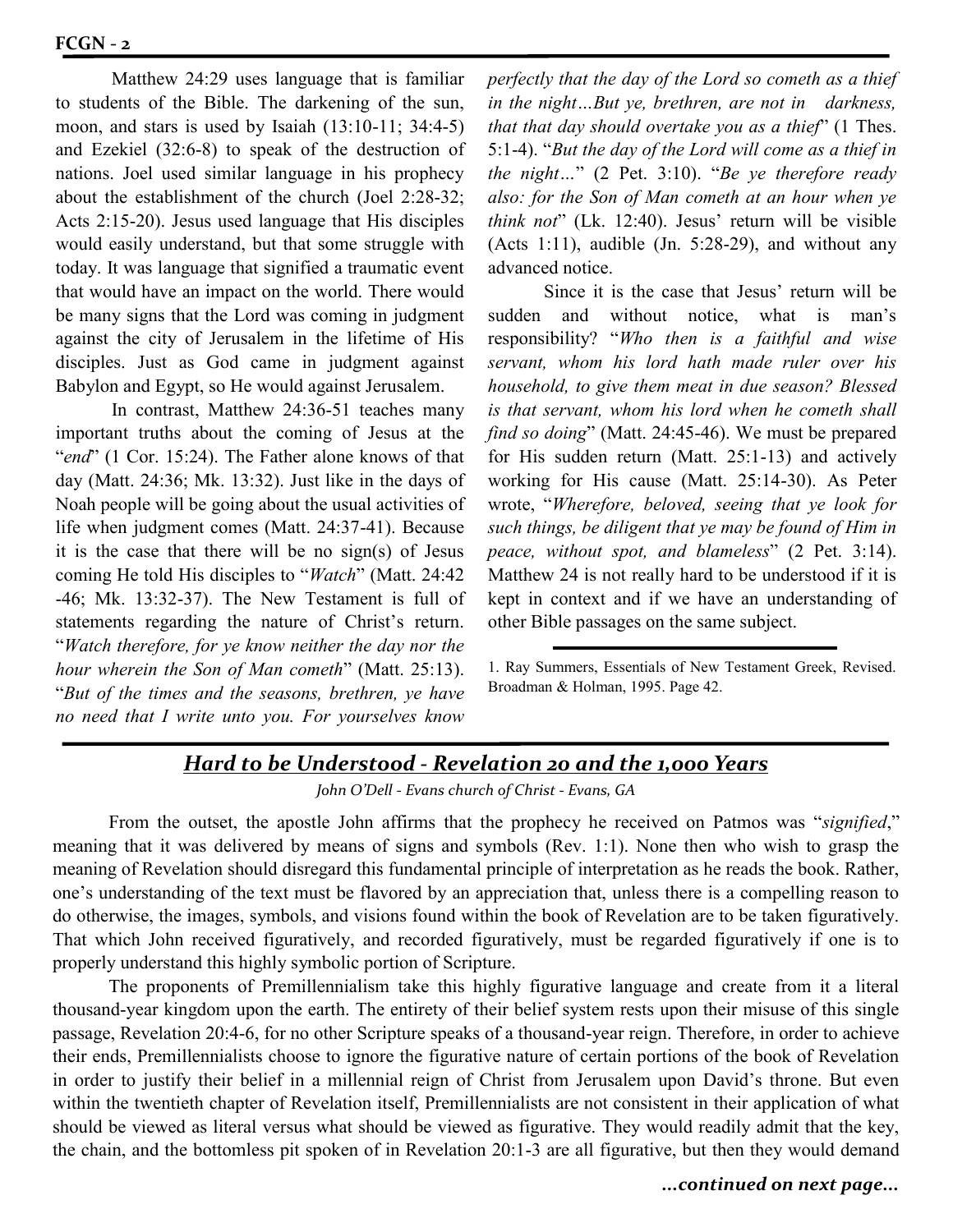that all references made to the thousand-year reign within that same context are to be taken literally. This pick and choose method of interpretation is nothing short of wresting the Scriptures. And if this injustice to Revelation 20 were not enough, the Premillennial position must also read into the sacred text things made from whole cloth in order to support their doctrine.

David R. Pharr, in his work *Thy Kingdom Come*, answers eight such assertions. (1) Nothing is mentioned in this text concerning Christ's second coming. (2) Nothing is said in this text regarding Christ ever coming to earth. (3) Nothing is said about Christ, or anyone else, reigning upon the earth. (4) No mention is made of Christ ruling from David's literal throne or from the city of Jerusalem. (5) Nothing in this text refers to bodies being resurrected in order to reign, but rather the focus is only upon souls. (6) There is no mention of a Rapture. (7) There is also no mention of those who were supposedly raptured ever being returned to earth in order to reign. (8) Those

who are said to live and reign with Christ a thousand years are not all believers, but are those who "*were beheaded*" and "*which had not worshipped the* 

*beast*." While Premillennialists read these assertions into the text, an honest reading of the Scriptures will show that they are simply not there. If the Premillennial view of the thousand-year reign of Revelation 20 is lacking - and it is - then to what does the thousand-year reign refer? To answer that question, we invite the reader to consider four important observations.

*First*, John specifies that he "*saw the souls of them that were beheaded for the witness of Jesus, and for the word of God, and which had not worshipped the beast, neither his image, neither had received his mark upon their foreheads, or in their hands; and they lived and reigned with Christ a thousand years*" (Rev. 20:4). Please note that nothing is said here regarding the duration of Christ's reign. Rather, what is described is the reign of the martyrs **with** Christ. Though their reign with Christ is said to last a thousand years, the duration of Christ's reign is in no way defined or limited to a thousand years by this text. *Second*, the number one thousand (like other multiples of ten in apocalyptic literature) represents

*This pick and choose method of interpretation is nothing short of wresting the Scriptures.*

completeness and is used as a figurative number in other places within the Bible. For instance, it is said that God "*keepeth covenant and mercy with them that love him and keep his commandments to a thousand generations*" (Deut. 7:9). Will God then **not** be faithful to the thousand and first generation that loves Him and keeps His commandments? But consider also that God has declared, "*For every beast of the forest is mine, and the cattle upon a thousand hills*" (Ps. 50:10). Are the cattle on every other hill on earth any less divinely owned than those that live upon the thousand specific hills God spoke of? Such is an absurdity. Rather, the number one thousand used in Deuteronomy 7 and Psalm 50 merely symbolizes a very large and complete number of something just as it does in Revelation 20. If this is not the case in Revelation 20, then not only will the reign of the righteous cease at the end of the millennium, but so to will their lives, for John said that "*they lived and reigned with Christ a thousand years*." If the duration of their reign is literal, then so too must be the

> duration of their lives, for both are said to last a thousand years. *Third*, the thrust of the opening verses of Revelation 20 is to depict, not the reign of Christ

upon the earth, but the reigning of His martyred saints who had been beheaded for the witness of Jesus and the Word of God. According to verse 4 John saw thrones, and upon those thrones sat the disembodied souls of the victorious dead who had been slain by their Roman persecutors, but who, for a long and complete period to come, would reign with their Lord. These same ones who had been slain and whose voices earlier cried out "*How long, O Lord*?" (Rev. 6:9-11) are now depicted as safe from Satan and reigning as victors with Christ. *Fourth*, Christ's reign is not yet to come, but rather has already begun. God promised David that one of his seed would establish a kingdom and that it would stand forever (II Sam. 7:12 -13). Mary was told that it would be her son, Jesus, who would so reign (Luke 1:32-33). And then on Pentecost, while the kingdom (church) was being established, Peter would say that the promise made to David and to Mary had now been fulfilled (Acts 2:29- 36). To desire a physical millennial kingdom on earth, then, is to miss out on the spiritual and glorious kingdom of Christ, His church.